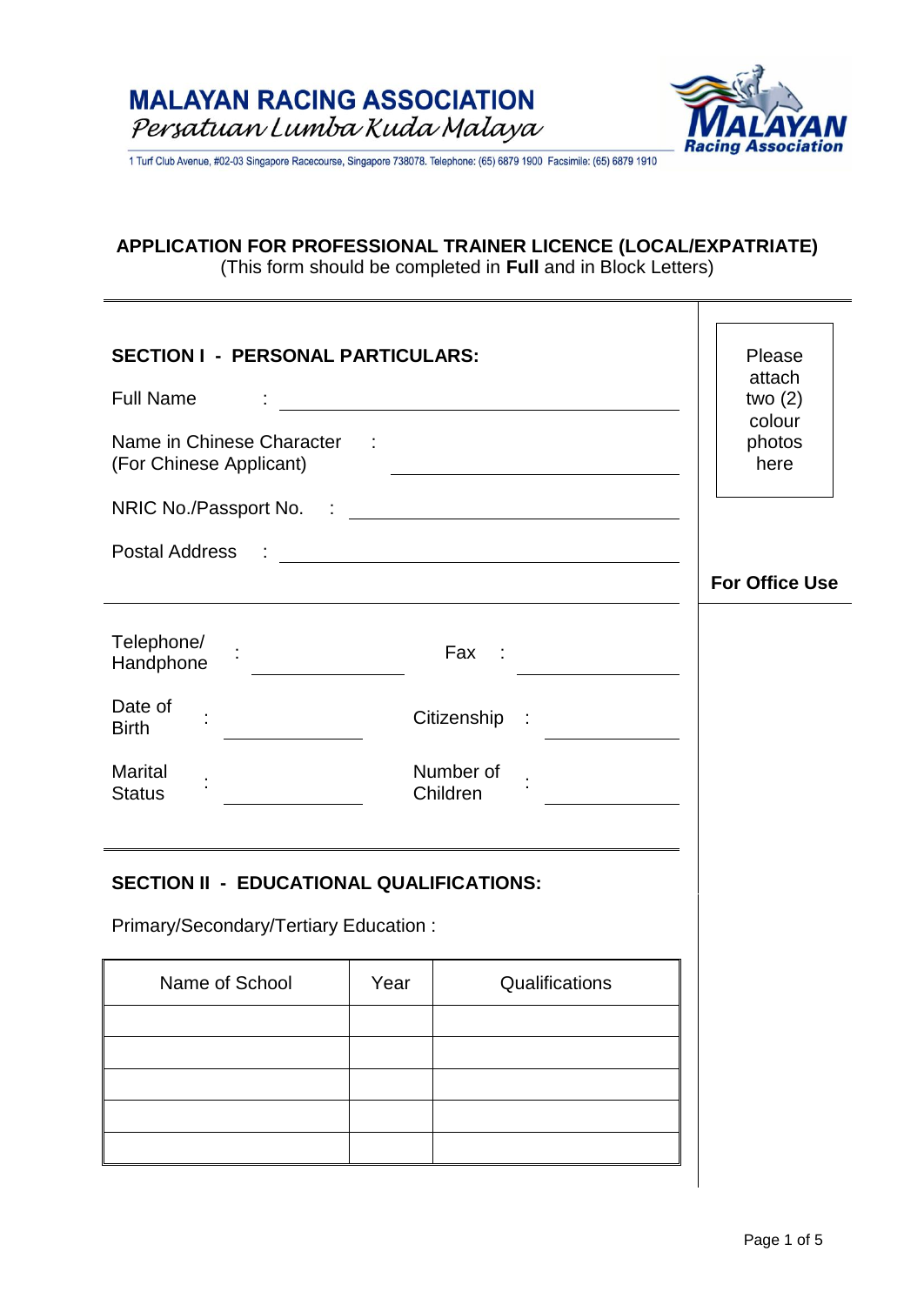# **SECTION III - PROFESSIONAL QUALIFICATIONS (Please Specify):**

#### **SECTION IV - RACING INDUSTRY EXPERIENCE** *(You must attach testimonial(s) from former employer(s) and/or licensing records from licensing authority overseas as proof of your appointment as indicated below):*

|      | Year | <b>Appointment Held</b> | Name of Racing<br><b>Authority Issuing The</b> |  |
|------|------|-------------------------|------------------------------------------------|--|
| From | To   | (Please Specify)        | Licence                                        |  |
|      |      |                         |                                                |  |
|      |      |                         |                                                |  |
|      |      |                         |                                                |  |
|      |      |                         |                                                |  |
|      |      |                         |                                                |  |
|      |      |                         |                                                |  |
|      |      |                         |                                                |  |
|      |      |                         |                                                |  |

Average number of horses trained and the number of winners in the past six years (if applicable) :

| Year | Number of Horses Trained | <b>Number of Winners</b> |
|------|--------------------------|--------------------------|
|      |                          |                          |
|      |                          |                          |
|      |                          |                          |
|      |                          |                          |
|      |                          |                          |
|      |                          |                          |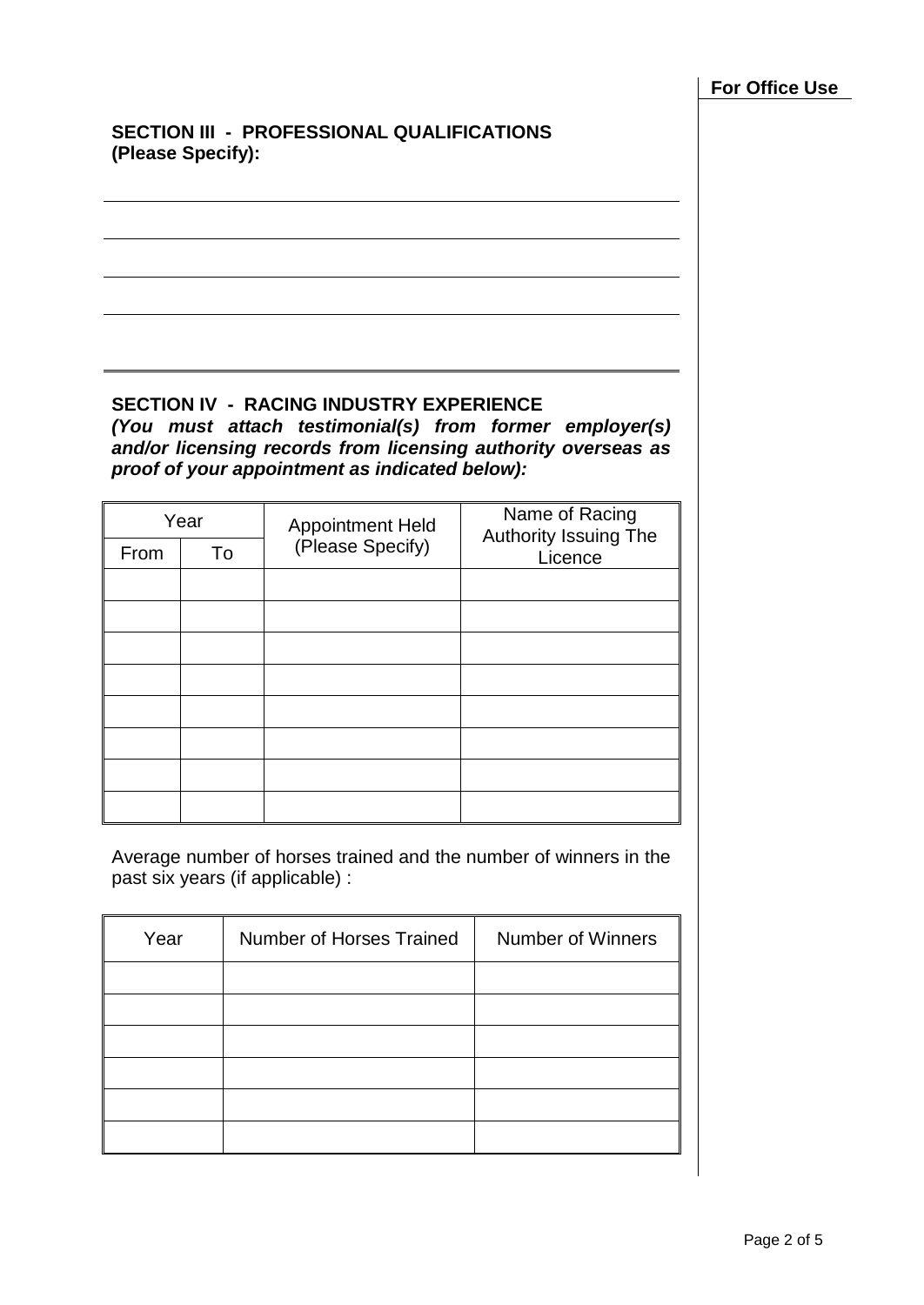Provide details of Major Races won by Horses Trained by you (if applicable) :

| Name of Race | Year | Name of Horses |
|--------------|------|----------------|
|              |      |                |
|              |      |                |
|              |      |                |
|              |      |                |
|              |      |                |

*(Please use a separate sheet if necessary)*

Ranking in the Trainers Premiership Table for the past six years (if applicable) :

| Ranking |
|---------|
|         |
|         |
|         |
|         |
|         |
|         |
|         |

#### **SECTION V - SUMMARY OF DISCIPLINARY OFFENCES:**

| Date | Offences/Suspensions/Disqualifications |
|------|----------------------------------------|
|      |                                        |
|      |                                        |
|      |                                        |
|      |                                        |
|      |                                        |

(Please use a separate sheet if necessary)

**Have you been charged for any criminal offence and/or have pending criminal proceedings in any court of law?**

\* YES / NO

If yes, give details :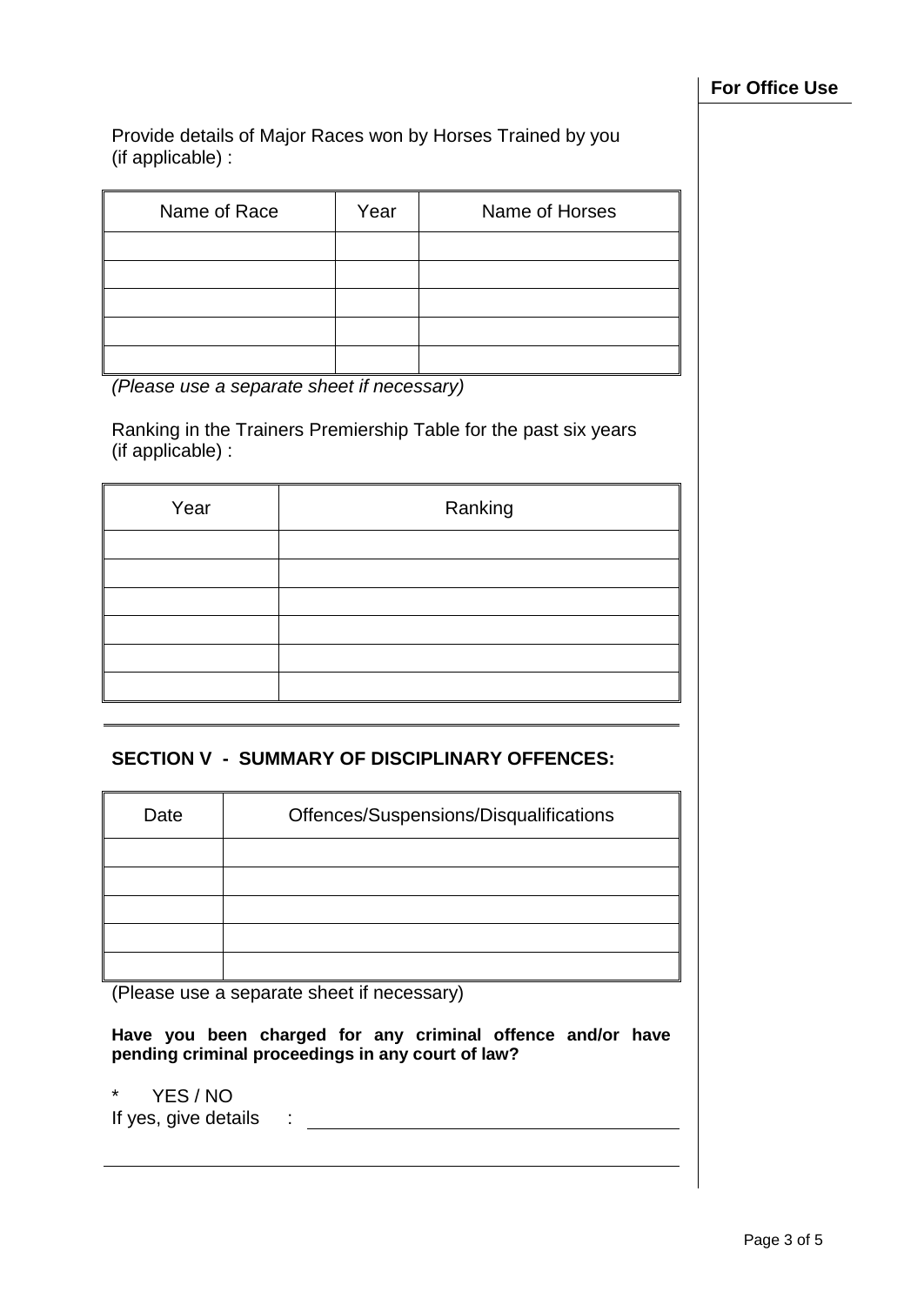#### **SECTION VI - CURRENT FINANCIAL STANDING (Please attach original copies of letters from your bank in compliance with MRA Regulation 34.1.2(g)):**

| <b>Fixed Assets</b>            |                      |
|--------------------------------|----------------------|
| <b>FIXED ASSETS</b>            | <b>CURRENT VALUE</b> |
| <b>Residential Properties</b>  |                      |
| <b>Commercial Properties</b>   |                      |
| Others (Specify):              |                      |
| <b>LIQUID ASSETS</b>           |                      |
| <b>Stock and Shares</b>        |                      |
| <b>Bonds</b>                   |                      |
| <b>Fixed Deposits</b>          |                      |
| <b>Saving Account Balance</b>  |                      |
| <b>Current Account Balance</b> |                      |
| Others (Specify):              |                      |
| <b>CURRENT INCOME</b>          |                      |
| <b>Training Fees</b>           |                      |
| <b>Winning Commissions</b>     |                      |
| Others (Specify):              |                      |

# **Are you an undischarged bankrupt?**

\* YES / NO

If yes, give details :

# **SECTION VII - PREFERRED TRAINING LOCATION:**

If granted a MRA Professional Trainer Licence, I would like to train at \*Singapore / Selangor / Perak / Penang Turf Club.

*(\* Delete whichever is not applicable)*

**For Office Use**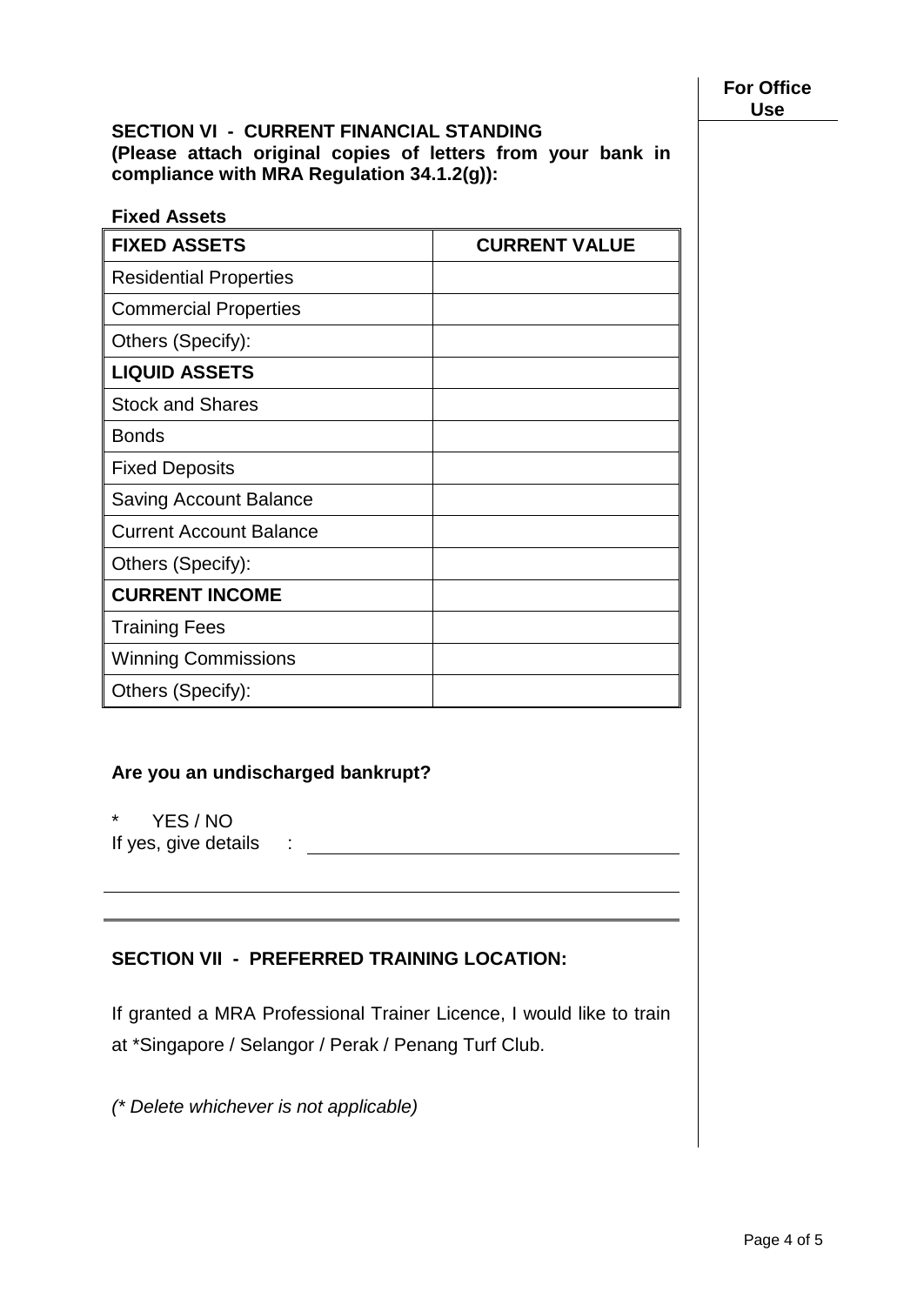# **SECTION VIII - CURRENT LICENSING AUTHORITY:**

Racing Authority to which reference is to be made for Clearance and Disciplinary Records :

| Name of Racing Authority                                                                                                                                                                                                                                                                                                                                                                                                                                                                                                 |                       |
|--------------------------------------------------------------------------------------------------------------------------------------------------------------------------------------------------------------------------------------------------------------------------------------------------------------------------------------------------------------------------------------------------------------------------------------------------------------------------------------------------------------------------|-----------------------|
| Address<br><u> 1980 - Johann Barn, mars ann an t-Amhain Aonaich an t-Aonaich an t-Aonaich ann an t-Aonaich ann an t-Aonaich</u>                                                                                                                                                                                                                                                                                                                                                                                          |                       |
| Telephone : _______________<br>$\begin{array}{c} \n\text{Fax} \quad : \ \underline{\hspace{1.5cm}} \qquad \qquad \text{or} \qquad \qquad \text{or} \qquad \text{or} \qquad \text{or} \qquad \text{or} \qquad \text{or} \qquad \text{or} \qquad \text{or} \qquad \text{or} \qquad \text{or} \qquad \text{or} \qquad \text{or} \qquad \text{or} \qquad \text{or} \qquad \text{or} \qquad \text{or} \qquad \text{or} \qquad \text{or} \qquad \text{or} \qquad \text{or} \qquad \text{or} \qquad \text{or} \qquad \text{or}$ |                       |
| <b>SECTION IX - DECLARATION:</b>                                                                                                                                                                                                                                                                                                                                                                                                                                                                                         |                       |
| I declare that the information provided in this form are true and<br>accurate.                                                                                                                                                                                                                                                                                                                                                                                                                                           |                       |
| I agree that I will be bound by, subject in all respects to, and shall<br>comply with the Constitution, Rules of Racing, Regulations and<br>Notices of the MRA, as may from time to time be amended and<br>added to. I further agree to accept as final the decisions made in<br>accordance with the Rules of Racing by the Committee of the MRA,<br>or the Committee of any Associated or Affiliated Clubs, or their duly<br>appointed Stewards.                                                                        |                       |
| I authorise investigation of all information provided by me in this<br>form.                                                                                                                                                                                                                                                                                                                                                                                                                                             |                       |
| I accept that if any of the aforesaid declarations are found to be<br>untrue or inaccurate, it would constitute sufficient grounds for the<br>cancellation of my licence, and possible further disciplinary action.                                                                                                                                                                                                                                                                                                      |                       |
| Name of Applicant<br><b>Signature of Applicant</b>                                                                                                                                                                                                                                                                                                                                                                                                                                                                       | Name &<br>Designation |
| Date                                                                                                                                                                                                                                                                                                                                                                                                                                                                                                                     | Signature/Date        |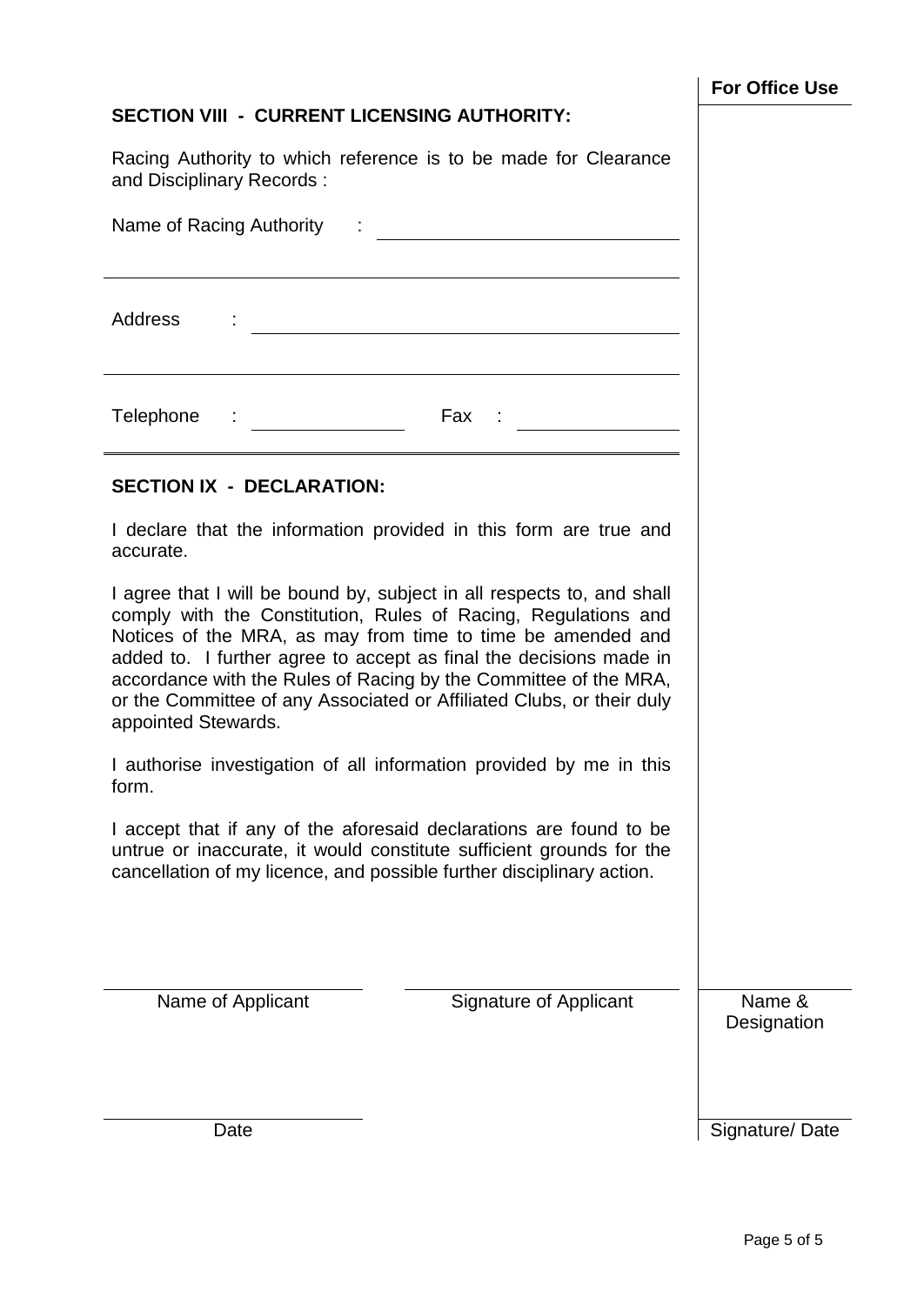# **MRA REGULATIONS**

#### **TRAINERS LICENSING CRITERIA**  $34.1$

- An applicant for a MRA Professional Trainer Licence must be  $\cdot$ 1 from one of the following categories:
	- A person who holds or has held an MRA Trainer licence;  $(a)$
	- A person who has held an MRA Assistant Trainer licence  $(b)$ for at least three years;
	- A person who holds or has held an overseas Professional  $(c)$ Trainer licence for a continuous period of three years. However, where a person has held a Professional Trainer licence for less than a continuous period of three years, but has been employed as Foreman in a Group Training Establishment in a recognised overseas racing jurisdiction for a continuous period of six years during which he has acted in the capacity of an Assistant Trainer for a period of three years in that Group Training Establishment would be considered to have satisfied this criteria.
	- A person who is an ex-jockey or Professional Equine (d) Veterinary Surgeon and has served at least two years as an Assistant Trainer.

Save that in exceptional cases a jockey may be directly appointed as a Professional Trainer.

- A person who is a former official of the Association.  $(e)$
- In addition, the applicant must satisfy the following criteria:  $\overline{2}$ 
	- Must be at least twenty one (21) years of age and not  $(a)$ older than sixty (60) years of age;
	- Passed written and oral tests conducted by the  $(b)$ **Stipendiary Stewards;**
	- Passed a practical test conducted by a panel consisting  $(c)$ of an MRA Trainer representative, a Veterinary Surgeon and an MRA Stipendiary Steward;
	- recommendation by the Stipendiary  $(d)$ Obtained a Stewards:
	- Have a good disciplinary record in racing; (e)